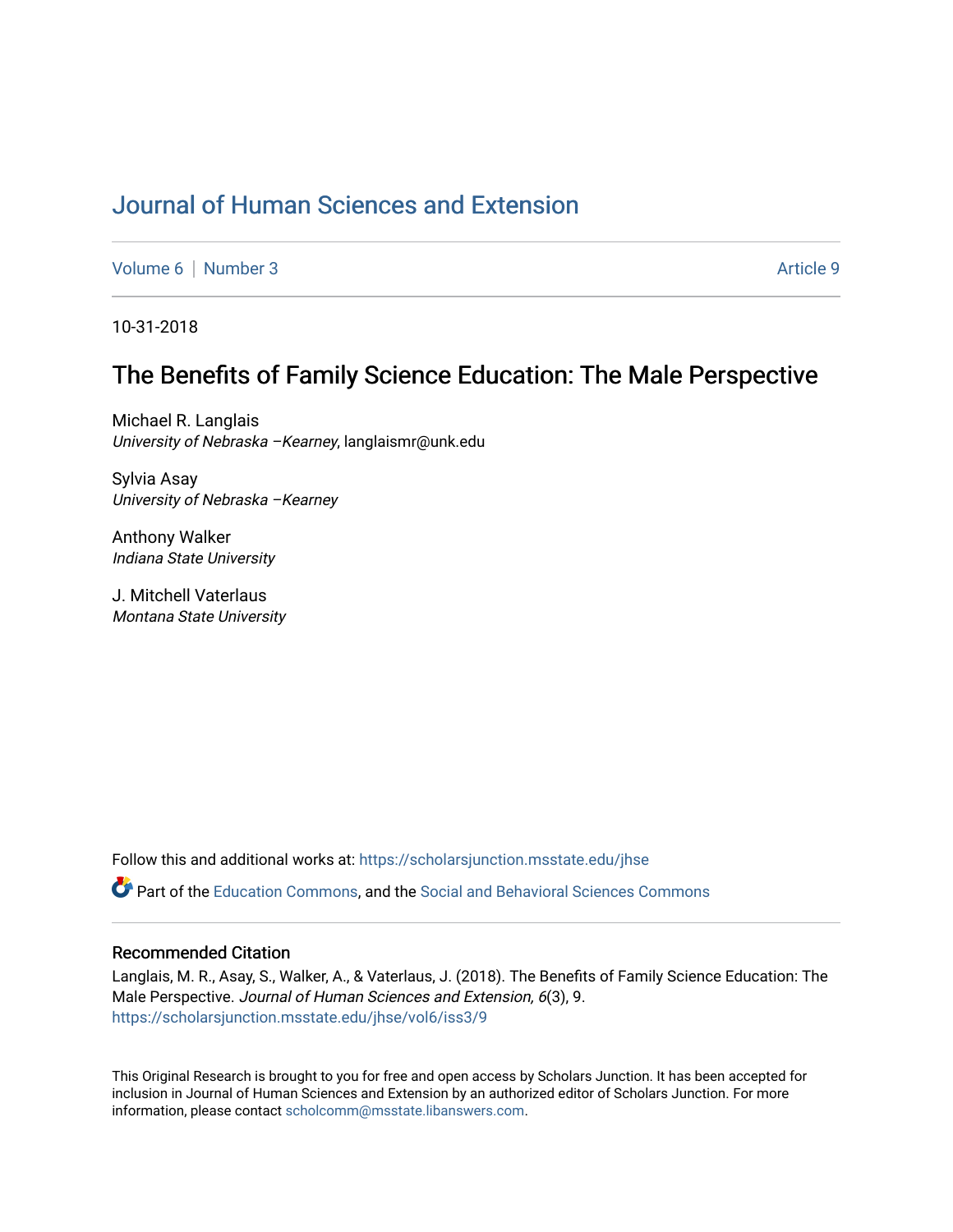### **Michael R. Langlais**

**Sylvia Asay** *University of Nebraska – Kearney*

### **Anthony B. Walker**

*Indiana State University* 

### **J. Mitchell Vaterlaus**

*Montana State University*

*The majority of university family science courses are predominantly comprised of women. Because family science classes are centered on information and concepts relevant for both men and women, it is important to understand gendered experiences to promote healthy family and romantic relationships. Not only would men benefit from these classes, but increasing male enrollment in family sciences courses will help promote gender diversity in higher education. The current study used qualitative analyses to examine the perceptions of male undergraduate students concerning the benefits of taking family science courses. Male undergraduates from three midsize universities in the Midwestern and Western United States provided open-ended responses via an online survey (N = 64). Three themes emerged: the classes provided students with valuable information; they had a better understanding of themselves and others; and the classes related to their future career path. Results provide support to promote gender diversity in family science classrooms, which is crucial for the interpersonal and educational growth of both men and women. Further implications of participant responses are discussed.* 

*Keywords*: family sciences, family science courses, male, qualitative

# **Introduction**

Family science is the "scientific study of families and close interpersonal relationships" with the explicit aim to strengthen and "empower families" (National Council on Family Relations; NCFR, 2016, p. 1). While close interpersonal and family relationships include both males and females, the majority of university family science courses (e.g., human development and family sciences courses, family and consumer sciences classes, and family studies courses) are predominantly comprised of women (Darling & Cassidy, 2014; Olson, 2014). According to the

Direct correspondence to Michael R. Langlais at langlaismr@unk.edu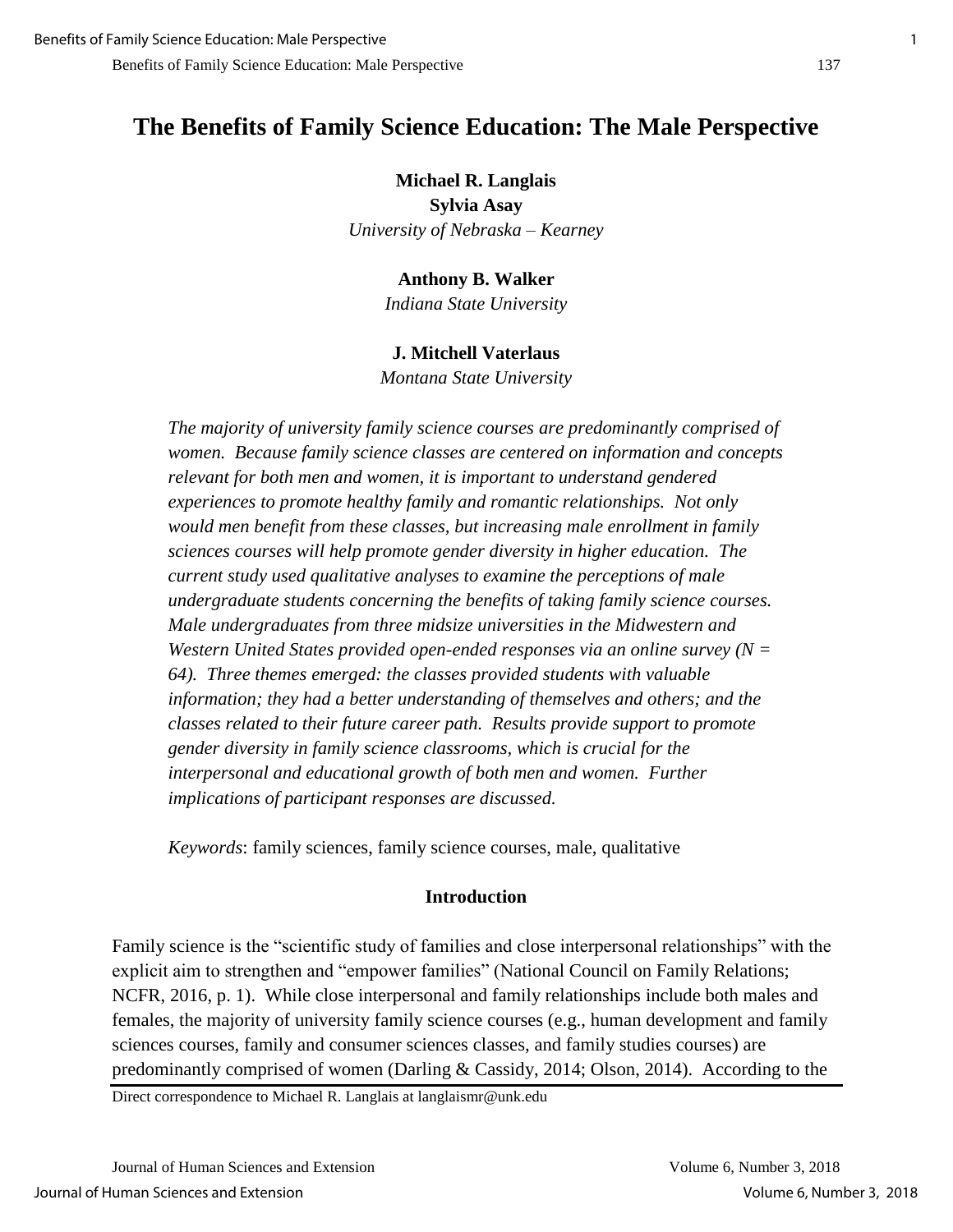National Center for Education Statistics, approximately 75% of family science majors are women (Olson, 2014), and more women proceed to get careers in the field of family science than men (Duncan & Goddard, 2011). Family science courses originally stemmed from home economics programs, which were created primarily for women. Given these roots, the field of family science has historically been comprised of women, despite eventual changes in the focus of family science programs.

Given that the goals of family science courses include promoting the healthy development and maintenance of intimate and family relationships, it is imperative to have male students enrolled in these courses alongside female students. Increased male enrollment in family science classes also promotes gender diversity in the university classroom, which can benefit students and teachers by augmenting educational growth (Hurtado, 2001), exposing students to a variety of different perspectives (Loreman, Deppeler, & Harvey, 2005), and promoting interaction in the classroom (Maruyama & Moreno, 2000).

The purpose of the current study is to examine the perspectives of current male undergraduate students enrolled in family science courses regarding perceived benefits of taking family science classes to gain insight into potentially increasing male enrollment in those classes. By understanding undergraduate male perspectives concerning the benefits of family science courses, more can be done to increase male enrollment in these classes to benefit the healthy development and maintenance of romantic and family relationships.

# **Review of Literature**

Historically, the field of family science has been primarily comprised of women. During the early 20<sup>th</sup> century, family science programs were referred to as home economics programs that organized classes focusing on domesticity, such as cooking, with women being the target audience (Darling & Cassidy, 2014; Duncan & Goddard, 2011). However, in 1994, these programs were officially changed to family and consumer science programs, representative of family science programs, to break away from the singular focus of domesticity (NCFR, 2016). Currently, the American Association of Family and Consumer Sciences (AAFCS, 2017) states that family and consumer science is "a comprehensive body of skills, research, and knowledge that helps people make informed decisions about their well-being, relationships, and resources to achieve optimal quality of life" (p. 1). Over time, the purpose of family science courses has shifted from a focus on domestic roles to a focus on the importance of relationships.

Although family science courses are inclusive of all students, a gender divide remains despite the shift in focus, with female students continuing to represent the vast majority (Duncan  $\&$ Goddard, 2011; Olson, 2014), thus limiting gender diversity in the classroom. Other studies further demonstrate the gender divide in academia. First, women have been more likely to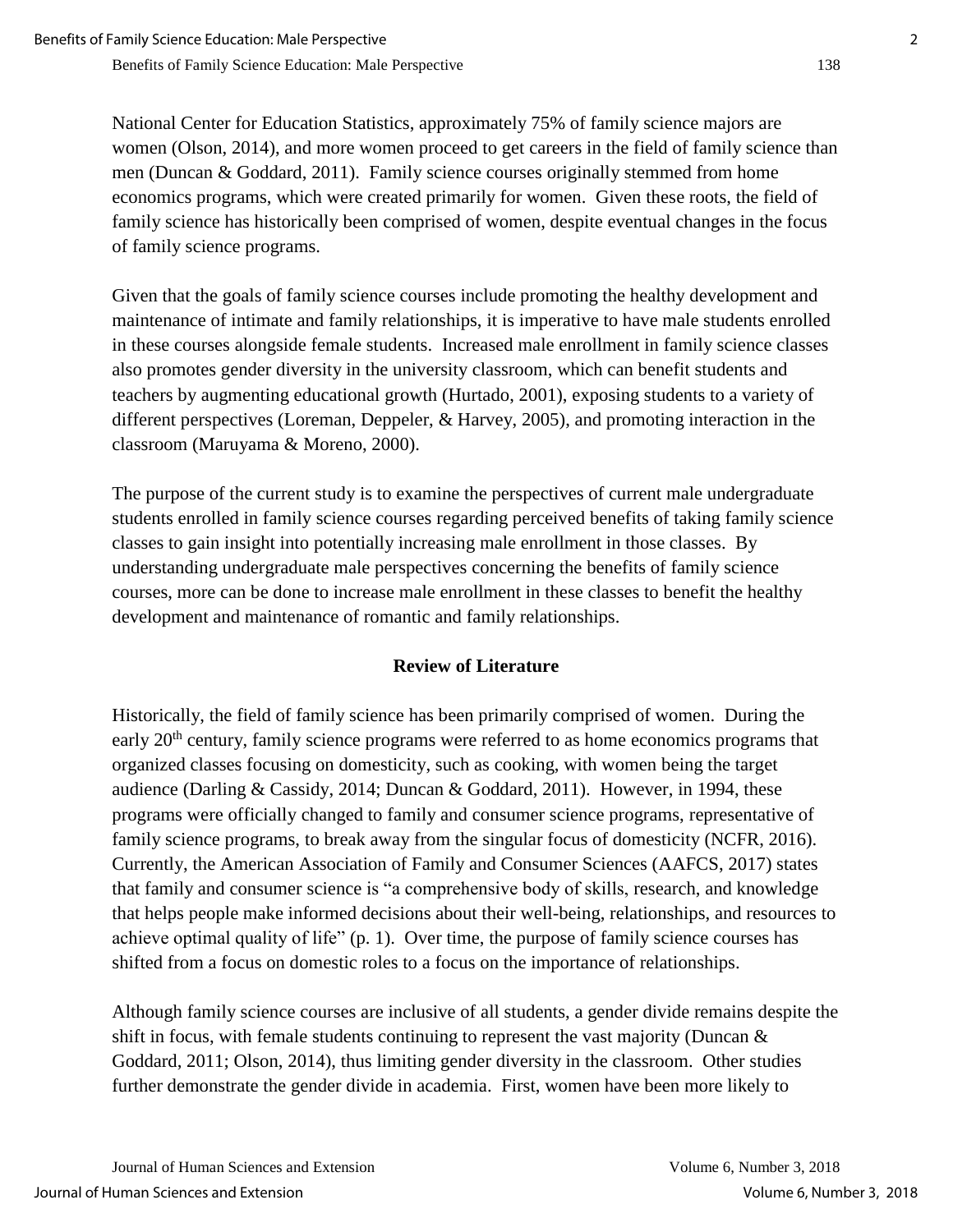pursue degrees in humanities and social sciences, whereas men have been more likely to pursue degrees in STEM fields. Roksa and Levey (2010) described that men are more likely to select college majors where the job is specific to the major (e.g., accounting or engineering), whereas women are more likely to enter fields that are not as specific to occupations (e.g., social sciences). Additionally, males are more likely to enter fields based on occupational values in terms of money and power, whereas females tend to enter fields that provide flexibility to be with family. Interestingly, one study found traditionally male fields (e.g., firefighting) were perceived as more altruistic compared to traditionally female fields (e.g., nursing; Weisgram, Bigler, & Liben, 2010). Although studies have examined the lack of women in STEM fields and natural sciences (e.g., Landivar, 2013), to our knowledge, no published works exist about increasing participation of men in the social sciences generally, and family science specifically.

Studies seeking to understand and promote gender balance in college provide some potential explanations for the gender imbalance between natural and social science. First, women have been found to select courses and majors that are predominantly communal, meaning friendly and facilitative, as these reflect the types of behaviors they observe of other women (Dickson, 2010; Eagly, Wood, & Diekman, 2000). Social sciences courses are generally associated with communal behaviors. Men, on the other hand, often choose courses and majors that are predominantly agentic, meaning assertive and independent, and these behaviors are more reflective of natural science courses (Dickson, 2010; Eagly et al., 2000). Additionally, men are more likely to engage in courses that do not require them to ask for help, which is more representative of natural sciences, whereas women are more likely to engage in courses that encourage assisting others and receiving help from others, both of which are more representative of social science courses (Wimer & Levant, 2011). More research is needed to understand the gender imbalance across fields in postsecondary education, particularly the lack of men in social sciences, explicitly family sciences. An approach to understanding the lack of participation of males in family science courses is to examine the benefits that males perceive from their participation in family science courses.

There is theoretical support for the current study. Using a classic stage theory approach, Havighurst (1948) theorized that human development can be characterized as a progression through specific stages and that one's progress, in part, is dependent on the successful completion or resolution of stage-specific tasks. Tasks left incomplete or partially accomplished will pose a liability as one attempts to move on developmentally. Of the eight developmental tasks proposed by Havighurst, three are of particular interest for the current study: preparing for marriage and family life, preparing for an occupation, and adopting a masculine or feminine social role. The degree to which those tasks are accomplished will facilitate the completion of the next set of related developmental tasks, which includes developing a stable partnership, learning to live with a partner, establishing and caring for a family, starting an occupation or career, and establishing an independent household.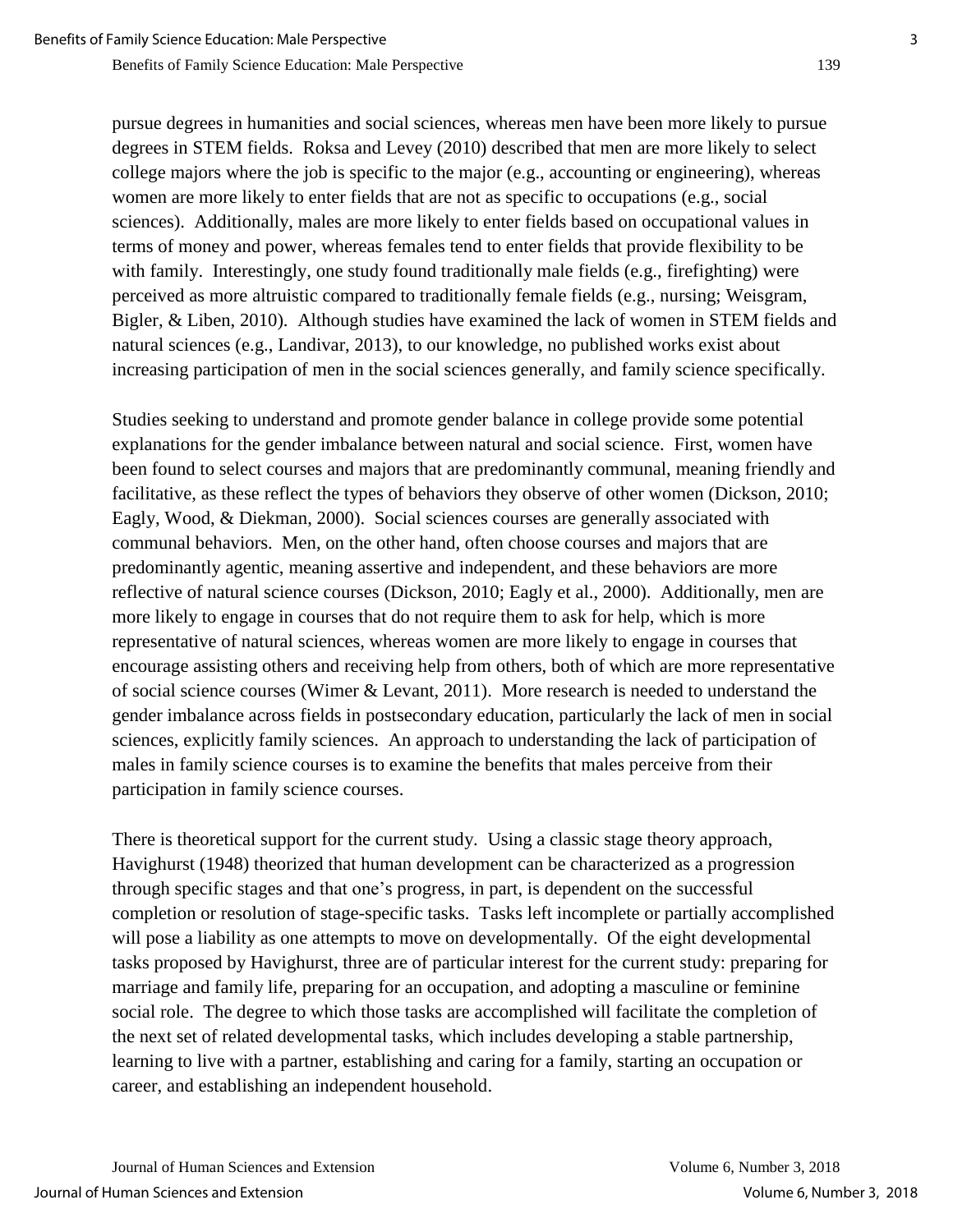Additionally, the family gender roles outlined by Parsons and Bales (1955) indicate males are responsible for the instrumental care of family members. This position, though changing, largely remains in force. What has changed is the expectation for fathers to now also be involved in the expressive functions of family life (Marsiglio, Amato, Day, & Lamb, 2000; Milkie & Denny, 2014). Expressive functions include being compassionate and displaying warmth, which are typically aligned with traditional female gender roles (Miller, 2012). Recent research supports these theoretical assertions, with young adults reporting their fathers as fulfilling both roles that are largely instrumental (e.g., earning an income) and sometimes expressive (e.g., caregiving; Finley & Schwartz, 2006). In short, literature and theory point to a variety of benefits for males in family science. What males think of family science courses is less clear. Thus, this study seeks to answer the following research question to provide some direction regarding the lack of male enrollment in family science courses:

What are the perceived benefits of taking family science courses for undergraduate males who take family science classes?

### **Methodology**

### **Sample and Procedures**

Data for this IRB-approved, exploratory study come from 64 male students in family science courses from three universities in the Midwestern and Western United States. To maximize program diversity, each university represented a different family science program: Family and Consumer Sciences, Human Development and Family Studies, and Family Studies. Male participants were selected to participate in this study because they were currently enrolled in at least one family science course from each of these programs. Of the 64 participants in the study, only six were majoring in the family science field. The majority of the participants were college students were taking the family science class as an elective that they found interesting or intriguing along with a few who were preparing for a career in a family science field. Thus, the bulk of the information shared in this study represent male students who were not majoring in family sciences. However, 45.3% of participants stated that the course was required for their major, which included the general studies curriculum for their program, illustrating that slightly less than half of the sample was enrolled in the family science course because it was required. This sample is representative of most male students taking a family science course, particularly in the universities from which they were recruited.

To understand the current gendered experience in family science, the researchers sampled from students who were currently enrolled in family science courses. Utilizing convenience sampling, male students enrolled in one of 11 family science courses were recruited by instructors to complete a 20–30 minute anonymous online survey hosted by Qualtrics (www.qualtrics.com).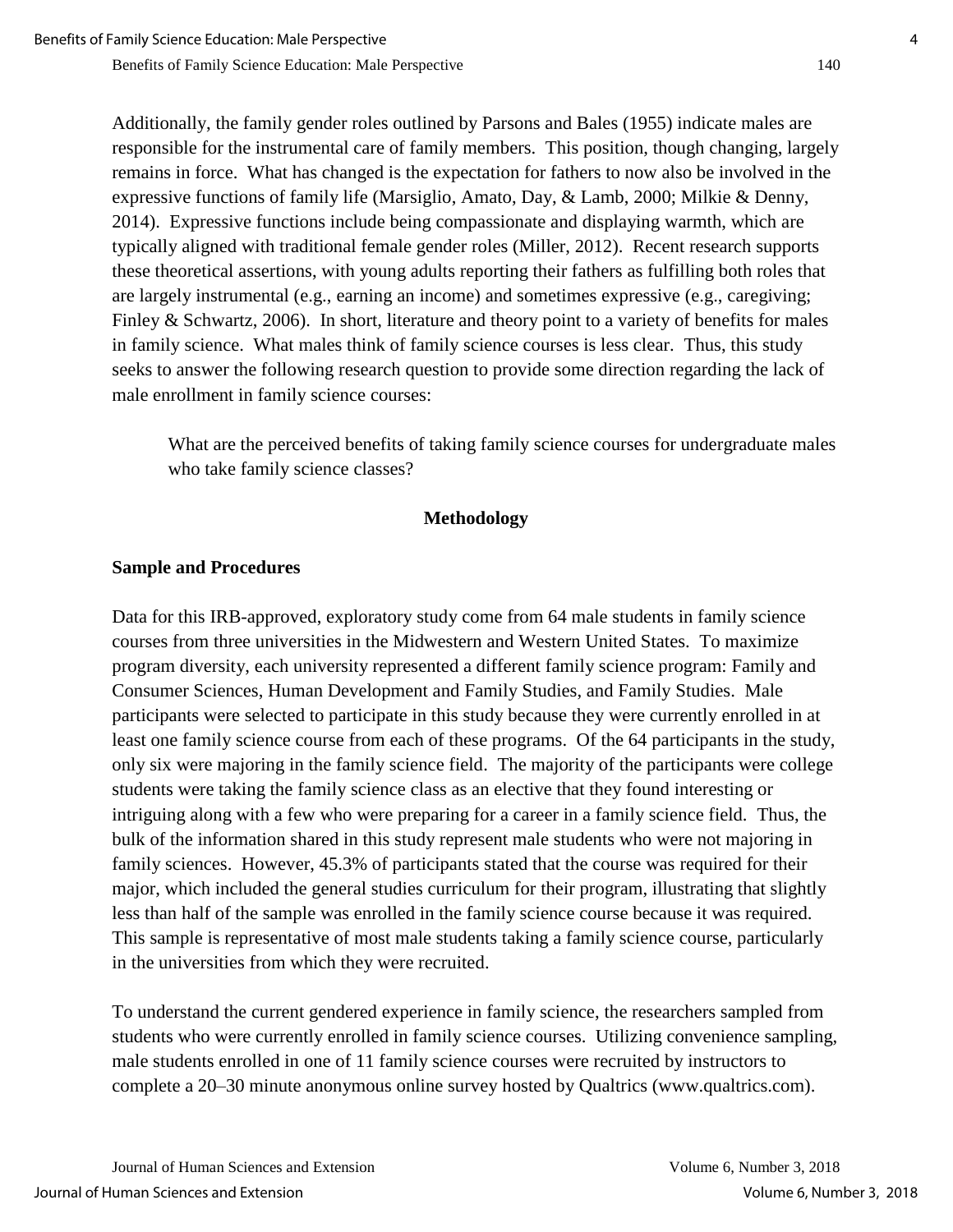These courses were selected because they represented a course that the authors of the study were teaching. Of these 11 courses, five were entry-level general studies courses (i.e., Intimate Relationships, Lifespan Development), and six were upper-division family science courses (i.e., Family Resource Management, Diversity, Family Law and Public Policy, and Applied Theory in Human Development and Family Studies). However, the bulk of participants (87.5%) were obtained from the entry-level courses.

In comparison to the number of male students enrolled in the entry-level courses, 75.7% opted to participate in the study, while 80% of males enrolled in the upper-division courses participated in the study. Participants were provided a link to an online survey on their courses' online management platform. An informed consent form was included on the first page of the survey, and participants provided consent by selecting to proceed to the survey questions. The survey included semistructured questions regarding participants' current and past experiences with family science courses, including "In your opinion, what are the benefits for males taking family science courses?" "In your opinion, why are there more females than males in family science courses?" and "In your opinion, what factors would influence if you would take another family science course?" Data for this study were obtained during a single semester (Spring 2016). Participants received extra credit in their courses for completing the survey.

Demographic statistics for the study sample by university are presented in Table 1. The majority of participants were white (72%) and were underclassmen (32.8% freshmen and 31.3% sophomores). While most of the students had not been exposed to a family science class in high school (71.9%), the greater part of the sample had previously completed at least one university family science course (71.9%). Twenty-nine of the 64 participants (45.3%) stated that the family science course in which they were enrolled was not required for their major. The numbers across universities differ largely due to the paucity of males enrolled in these programs.

|            |                         | <b>Indiana</b><br><b>State</b><br>University | Montana<br><b>State</b><br>University | <b>University</b><br>of Nebraska<br>- Kearney | <b>Total</b> | $\chi^2$ (8, 63) |
|------------|-------------------------|----------------------------------------------|---------------------------------------|-----------------------------------------------|--------------|------------------|
| n          |                         | 2                                            | 49                                    | 13                                            | 64           |                  |
| Grade      | Freshman                | 0(0.0)                                       | 17(34.7)                              | 4(30.8)                                       | 21(32.8)     | 19.64*           |
|            | Sophomore               | 0(0.0)                                       | 17(34.7)                              | 3(23.1)                                       | 20(31.3)     |                  |
|            | Junior                  | 2(100.00)                                    | 3(6.1)                                | 1(7.7)                                        | 6(9.4)       |                  |
|            | Senior<br>Fifth year or | 0(0.0)                                       | 7(14.3)                               | 4(30.8)                                       | 11(17.2)     |                  |
|            | more                    | 0(0.0)                                       | 5(10.2)                               | 1(7.7)                                        | 6(9.4)       |                  |
| <b>GPA</b> |                         | 2.93(0.46)                                   | 3.12(.65)                             | 2.80(.44)                                     |              |                  |

# *Table 1. Descriptive Statistics by University (N = 64)*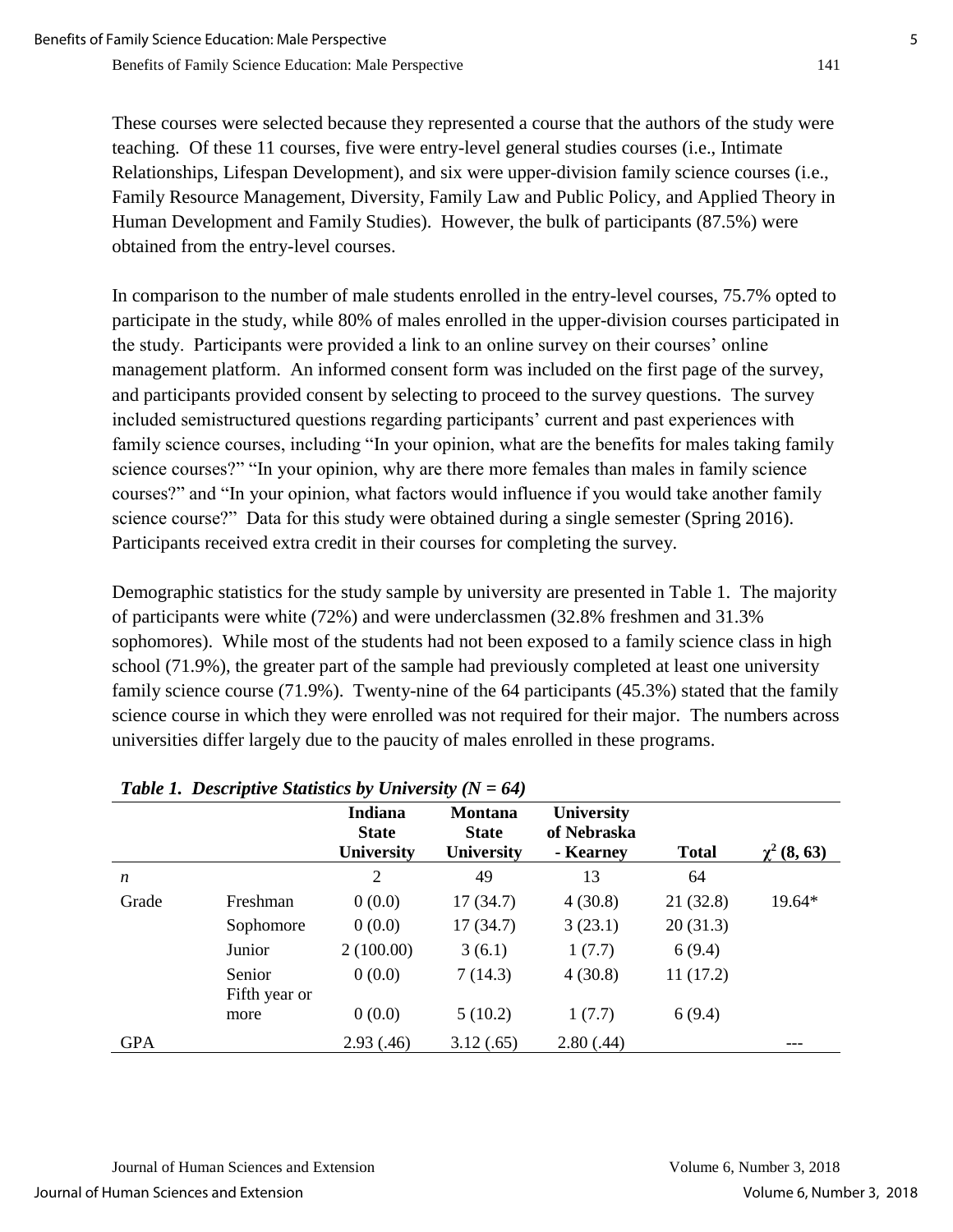Benefits of Family Science Education: Male Perspective 142

| (continued)                                           |                | Indiana<br><b>State</b> | <b>Montana</b><br><b>State</b> | University<br>of Nebraska | <b>Total</b> |                            |
|-------------------------------------------------------|----------------|-------------------------|--------------------------------|---------------------------|--------------|----------------------------|
|                                                       |                | University              | University                     | - Kearney                 |              | $\chi^2(8, 63)$<br>16.44** |
| Ethnicity                                             | White          | 0(0.0)                  | 37(75.5)                       | 9(69.2)                   | 46 (71.9)    |                            |
|                                                       | <b>Black</b>   | 2(100.0)                | 1(2.0)                         | 0(0.0)                    | 3(4.7)       |                            |
|                                                       | Hispanic       | 0(0.0)                  | 0(0.0)                         | 1(7.7)                    | 1(1.6)       |                            |
|                                                       | Asian          | 0(0.0)                  | 2(4.1)                         | 0(0.0)                    | 2(3.1)       |                            |
|                                                       | Indian         | 0(0.0)                  | 1(2.0)                         | 0(0.0)                    | 1(1.6)       |                            |
|                                                       | Other/Mixed    | 0(0.0)                  | 8(16.3)                        | 3(23.1)                   | 11(17.2)     |                            |
| Family<br>Science<br>Classes                          |                |                         |                                |                           |              |                            |
| Completed                                             | Zero           | 0(0.0)                  | 0(0.0)                         | 0(0.0)                    | 0(0.0)       | 33.31***                   |
|                                                       | One            | 0(0.0)                  | 37(75.5)                       | 9(69.2)                   | 46 (71.9)    |                            |
|                                                       | Two            | 0(0.0)                  | 3(6.1)                         | 3(23.1)                   | 6(9.4)       |                            |
|                                                       | Three          | 0(0.0)                  | 2(4.1)                         | 0(0.0)                    | 2(3.1)       |                            |
|                                                       | Four           | 0(0.0)                  | 3(6.1)                         | 0(0.0)                    | 3(4.7)       |                            |
|                                                       | Five           | 1(50.0)                 | 0(0.0)                         | 0(0.0)                    | 1(1.6)       |                            |
|                                                       | Six or more    | 1(50.0)                 | 4(8.2)                         | 1(7.7)                    | 6(9.4)       |                            |
| Family<br>Science<br>Class<br>Exposure in             |                |                         |                                |                           |              |                            |
| <b>High School</b>                                    | Yes            | 1(50.0)                 | 14(28.6)                       | 3(23.1)                   | 18(28.1)     | .38                        |
|                                                       | N <sub>o</sub> | 1(50.0)                 | 35(71.4)                       | 10(76.9)                  | 46 (71.9)    |                            |
| Current<br>Family<br>Science<br>Class<br>Required for |                |                         |                                |                           |              |                            |
| Major                                                 | Yes            | 2(100.0)                | 23 (46.9)                      | 4(30.8)                   | 29(45.3)     | 2.93                       |
| Gender of<br>Current<br>Family<br>Science             | No             | 0(0.0)                  | 26(53.1)                       | 9(69.2)                   | 35 (54.7)    |                            |
| Instructor                                            | Male           | 1(50.0)                 | 7(14.3)                        | 10(76.9)                  | 18(28.1)     | 17.04***                   |
|                                                       | Female         | 1(50.0)                 | 42 (85.7)                      | 3(23.1)                   | 46 (71.9)    |                            |

*Note:* All variables are presented as counts with column percentages in parentheses; GPA is presented as averages with standard deviations in parentheses. GPA was calculated by dividing current GPA by maximum GPA, as schools varied by maximum GPA. ANOVA analysis revealed no significant differences by university  $(F(2,63) = 1.47, p = .24)$ . \*\*\*  $p < .001$ , \*\*  $p < .01$ , \*  $p < .05$ .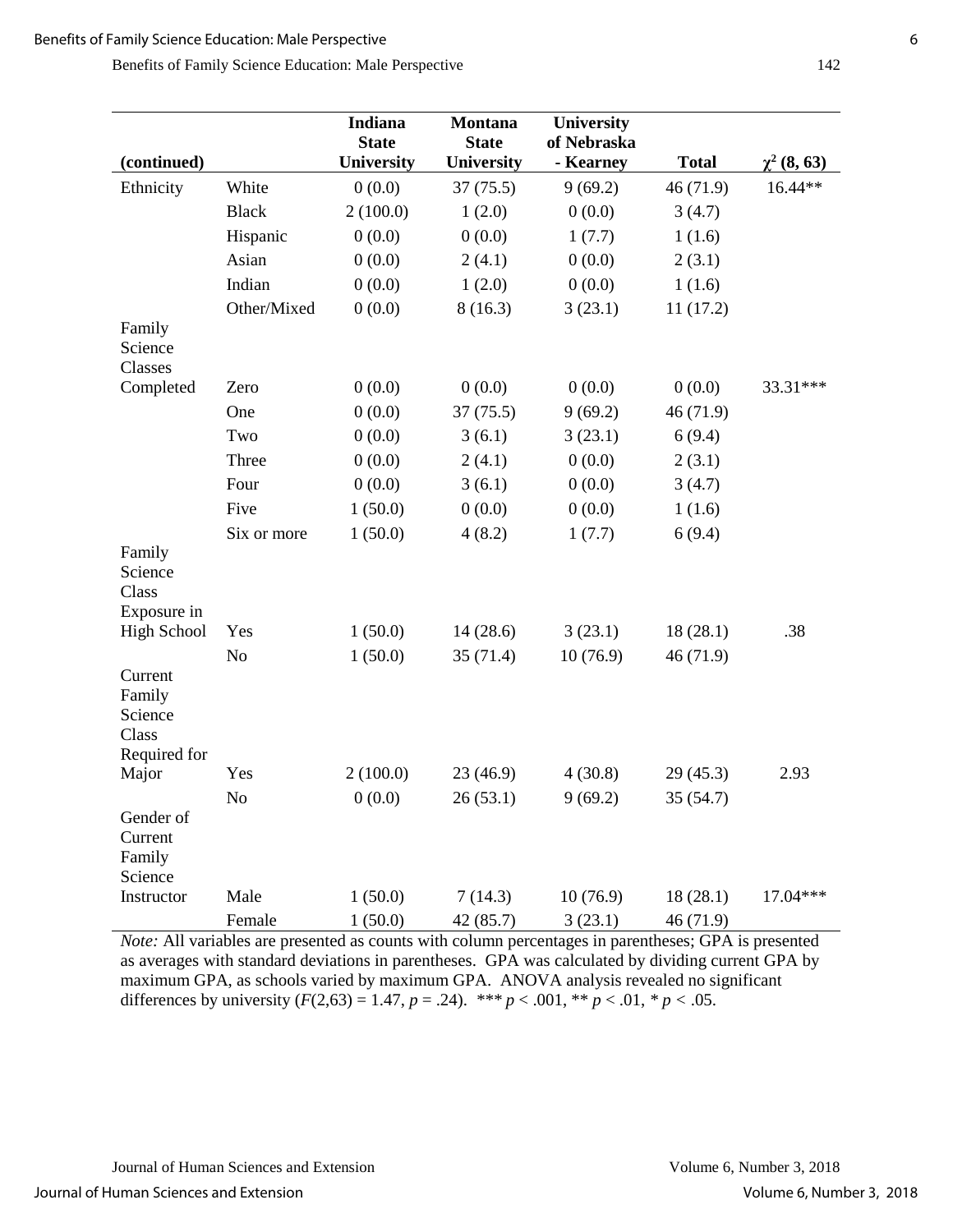#### **Analysis**

After data collection, two primary investigators, experienced in qualitative research conducted thematic analyses and interpretations of the meaning of participant responses using axial coding (Creswell, 2007). As the rich base of data was analyzed, a common set of themes emerged. Although participants' university, coursework, instructors, and majors were different, their experiences naturally fell into statements of relationships and common themes (Creswell, 2007). Three themes were agreed upon by the first two authors and were checked by the other two authors to ensure the participants' experiences were accurately represented (Creswell & Plano Clark, 2011). The authors had varying experience with qualitative analysis.

#### **Results**

The results of the qualitative analysis provided three themes representing the perceived benefits of taking family science classes from an undergraduate male perspective. The themes are presented in order of prevalence. First, participants indicated that classes provided students with valuable information. Second, completing the course provided them with a better understanding of themselves and others. Finally, participants indicated that the classes related to their future career path.

#### **Valuable Information**

Participants reported that the information they received from taking a family science class was beneficial. Many students mentioned that the information that they were learning was not only interesting but important to know. One participant stated, "It is really fun to learn about the entire cycle of the human lifespan. People are the most unpredictable things in this world, so it is interesting to be able to peg people down to a science."

Participants were interested in topics such as relationships and developmental processes. Several suggested that the information they were learning helped to broaden their perspective on topics related to family science. One participant shared, "It can be fairly informative and can help explain some developmental things you questioned as a teenager/young adult." Participants also talked about the influence that an engaging and enthusiastic professor had on their interest in the content that confirmed their interest in helping others. One participant reasoned he would take another family science class if "the content was excellent and the instructor was good. Also, I have a desire to be a good father, and this class is helpful in achieving that."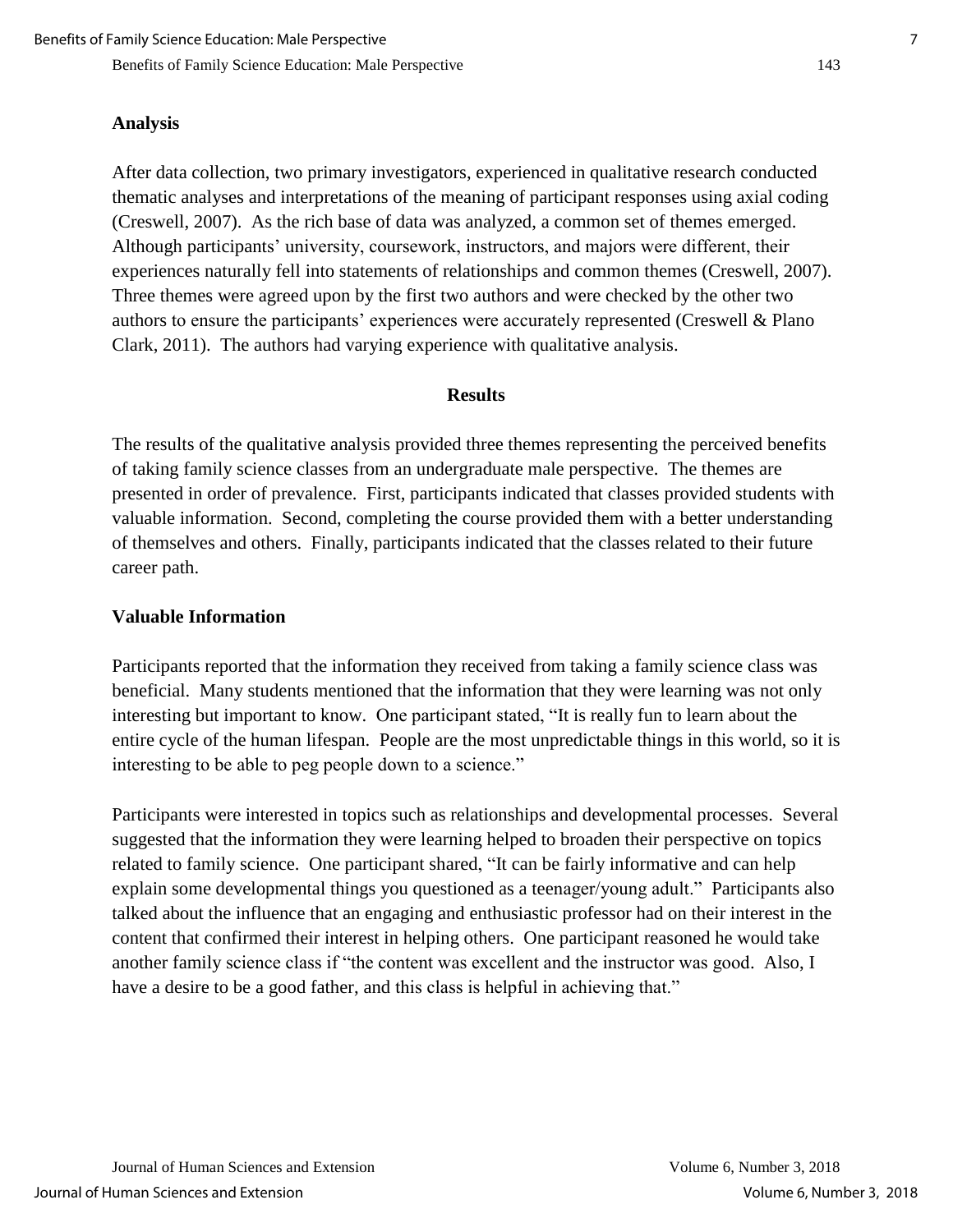### **Better Understanding of Myself and Others**

Many participants said that taking a family science course has led them to a greater understanding of themselves and others. They spoke about the usefulness of the information they were gaining and how applicable it was to both their past and future as a family member. Participants made statements such as "is personal and very interesting," "is applicable to everyday life," and "helps understand your own development and development of future children."

Participants talked about the failures of their parents and other family members as well as their own relationship mistakes and how they planned to learn from these in the future. Some participants specifically mentioned the benefits of having new information that helped to explain the actions and reactions of others, an understanding of the developmental processes, and details about positive communication. One participant stated he enrolled in the class "because I wanted to understand my family." There was a focus on learning how to have healthy relationships. For example, one participant indicated that a benefit for him in taking the class was "to understand how to make women happy and how to go about a relationship," while another disclosed, "the benefits for males are learning how not to be a dumb boyfriend." Some mentioned feeling more competent by having this knowledge in the areas of romantic relationships and parenting. One person felt he was a "better person" for taking a family science course.

# **Significance to My Career Path**

While participants identified the personal benefits of taking family science classes, they also mentioned some professional benefits related to their future career. Although most of the participants were not seeking a career in family science, they still connected what they were learning to their career field. One participant said he enrolled "to help me be culturally, socially, and politically correct in my future endeavors in a working profession." Those pursuing careers in psychology, teaching, youth development, law enforcement, and counseling said that the information would serve to supplement their career goals.

Regardless of their career path, participants mentioned how helpful the information would be to their ability to work with individuals, as well as their interpersonal relationships with coworkers. One participant summarized, "[The course] helped me to become more aware of those around me, strengthen bonds with people, become politically correct in my workplace, and gain knowledge about different cultures and their styles of parenting, living, etc." Some participants also felt that the in-depth discussions of real issues that occur in family science classes would have a positive impact on their professional lives. Further, participants felt that knowing developmental processes and other topics would help in advancement in their careers. One participant said, "It has taught me a lot about the stages of development which will help me with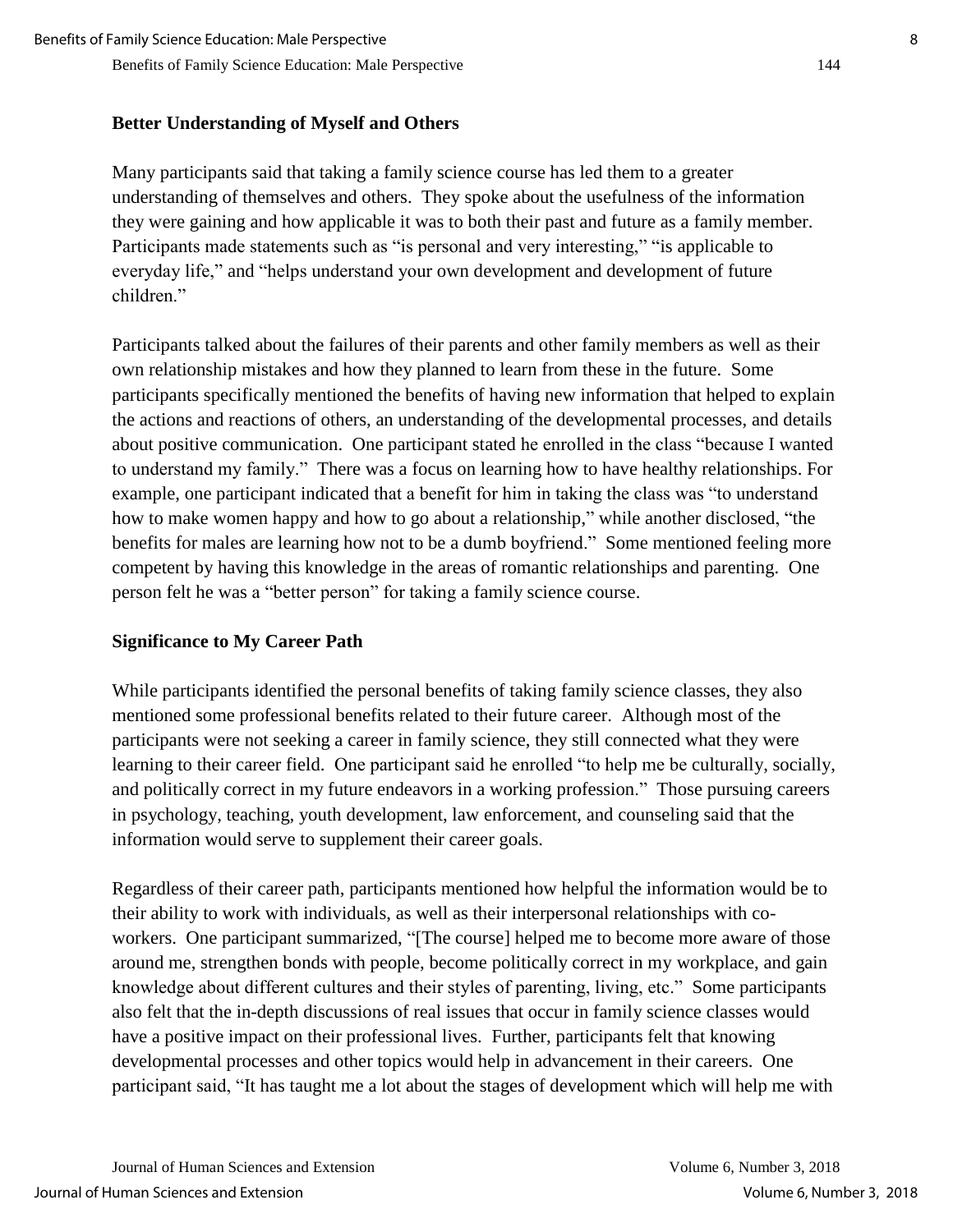my degree in psychology." Another participant stated, "Real talk about real issues contrasts sharply with other classes I've taken that are so out of the realm of my future experience as a working professional."

Another benefit for participants related to their understanding of social issues. Participants talked about their increased understanding of cultural diversity, poverty, and the need for social support. Several said they felt more culturally competent and more sensitive to the needs of diverse populations by taking a family science class. For instance, one participant reported, "My future career requires cultural competency in the diverse families across America."

### **Discussion**

The current study used qualitative analyses to examine the perceptions of male undergraduate students concerning the benefits of taking family science courses. Three themes emerged that demonstrate family science courses can benefit undergraduate male students in a variety of ways, whether they are pursuing a career in the family science field or another field. As such, increasing male enrollment in family science courses may be one potentially fruitful avenue for enhancing their personal and professional development.

# **The Benefits of Valuable Information and Personal Application**

The ultimate purpose of teaching family science is to empower relationships and family (NCFR, 2016) through helping people make informed decisions about their well-being and relationships (AAFCS, 2017). The men in this study perceived that they learned information that could help them in their personal lives. Havighurst (1948) posited that men in this age group (i.e., undergraduate college students) are preparing for marriage and families, occupations, and adopting social roles. Specifically addressing the tasks during this stage, men in this study perceived that taking family science courses helped them understand typical development across the lifespan, allowed them to reflect on their own intimate and family relationships, and provided guiding information to think forward about their roles as a romantic partner and father.

While fathers in the past largely took on only instrumental roles in families (Parsons & Bales, 1955), there is emerging evidence that contemporary fathers take on instrumental and some expressive roles in family life, such as caregiving, increased compassion, and providing support for others (Finley & Schwartz, 2006; Marsiglio et al., 2000). Participants in this study addressed that they learned more about the inner workings of families and relationships and developmental stages. This knowledge may increase men's capacity to more easily take on more expressive roles within their future family relationships. Supporting this rationale is Havighurt's (1948) premise that accomplishing the tasks during the adolescent/emerging adult stages will influence the stage of adulthood (e.g., marriage, parenting, independent household). Roska and Levey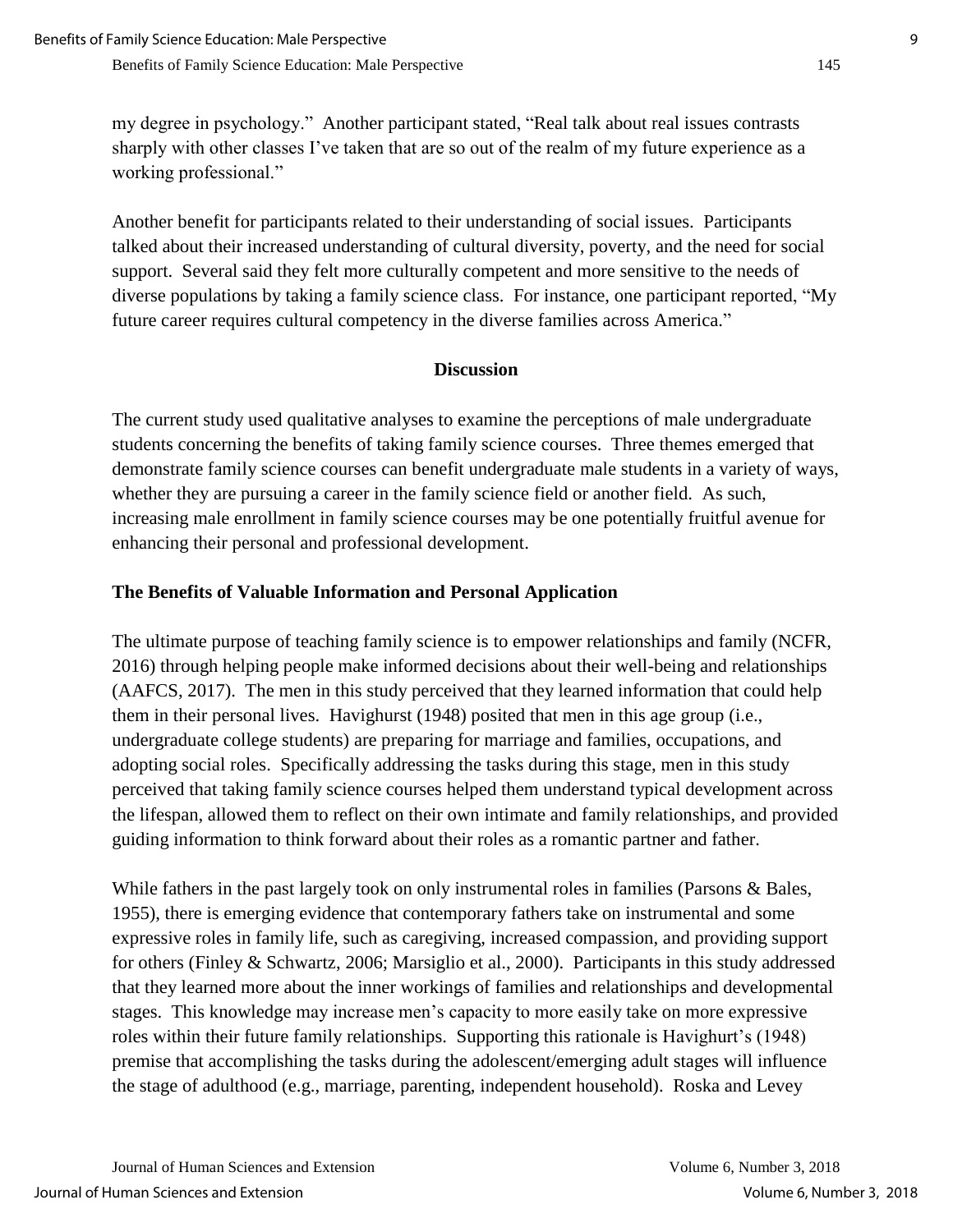(2010) argued that men need information via family science courses to help maximize the potential of their family and romantic relationships for themselves and their partners. It appears that men in this study would agree with this as they found the information to be personal and applicable to their present and future.

# **Benefits for Future Career**

Havighurst (1948) theorized that during adolescence and emerging adulthood, developing humans are preparing for an occupation, and their preparation during this stage of development influences their ability to start and maintain a career in adulthood. Presently, more women than men have careers in the family sciences (Duncan & Goddard, 2011), and several men in this study reported that they were not going into family science careers. However, men reported that they could use the information in their future career, regardless of the field. Participants indicated that the family science courses prepared them to work with individuals and groups within the workplace. Additionally, participants reported that the courses increased their ability to be culturally competent. Globalization has greatly increased the cross-cultural interactions in the workplace, which requires universities to prepare students to be culturally competent in their chosen career fields (Deardorff, 2009).

According to Leskes and Wright (2005), general education should be viewed as a complement to career preparation and specialization, which is necessary to becoming an educated person. Laird, Garver, and Niskode-Dossett (2011) suggested that because many students do not live oncampus where they can intellectually interact with others, it is essential that practical skills, such as working effectively with others and solving complex real-world problems, need to be addressed in general education classes. It appears that men in this study perceived that family science classes could provide the vehicle for promoting these practical interpersonal skills that also allow them to further develop their cultural competency.

### **Implications**

This exploratory study shows that men enrolled in family science courses see a variety of benefits of taking these courses. Unfortunately, despite the benefits for males in taking family science courses, there remains a gender imbalance in the field of family science (Duncan & Goddard, 2011; Olson, 2014). Future research should be conducted to replicate these findings at universities across the United States. Men in this study perceived that taking the courses had benefits in their personal relationships and their future relational roles (including employment). Comparative studies that include men who have and have not taken family science courses would be helpful to identify ways to understand and increase male enrollment in family science courses. Additionally, longitudinal studies would help identify the potential long-term benefits of males taking these courses for their personal and professional lives. Replication and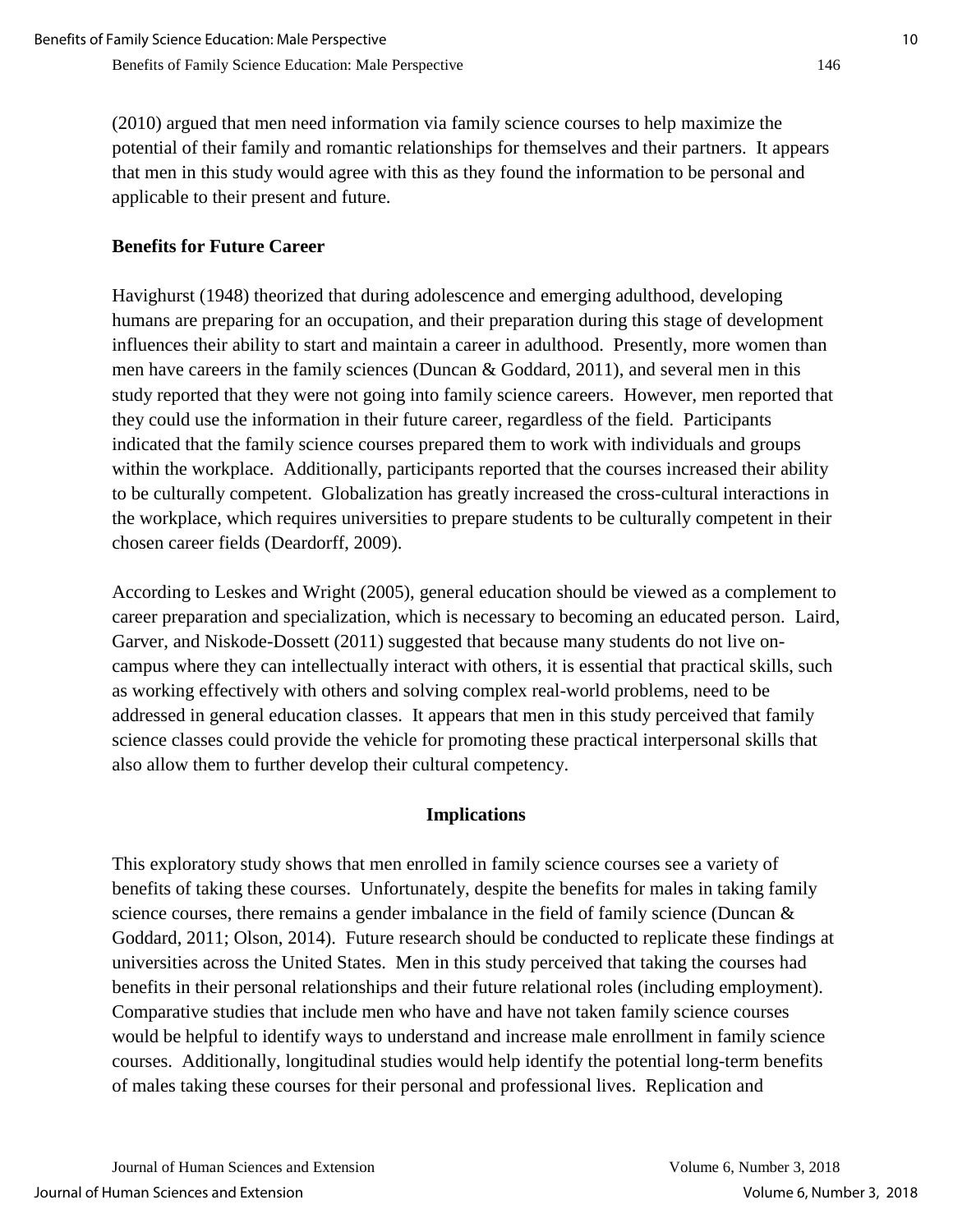longitudinal studies may provide evidence for institutions of higher education to require more family science courses as general education courses. General education courses could be a way of recruiting more men into family science programs once they learn the benefits of taking such courses and identify potentially rewarding careers opportunities within the field. However, no studies to our knowledge provide support that this could work. Future studies should examine

the correlation between enrolling in family science courses and whether or not students change their major. Interestingly, one study has illustrated that women are more likely to change their major than men (Dickson, 2010).

It would also be important to gain perspectives from men (both those who have and have not taken family science courses) regarding the barriers they have experienced in taking family science courses (i.e., structural barriers, such as course scheduling or offerings, as well as social barriers, such stereotyping) and their perspectives regarding how to overcome these barriers. Identifying barriers may allow for adjustments in programs that would promote more male enrollment in family science courses. A study of students' perceptions of males entering the dietetic profession found 71% of male respondents endorsed the gendered nature of the field generally as a barrier to increasing male participation in that female-dominated field. More specifically gender stereotyping (including being viewed as 'woman's work' or too closely connected to home economics), lesser professional status, and lack of role models were identified as perceived barriers (Lordly, 2012). Other studies have illustrated that genderdominated programs can benefit from adjustments. For example, Irvine and Vermilya (2010) examined veterinary medicine, a male-dominated field, and suggested changing impressions by "ungendering" the profession. They stated that gendered professions are embedded in organizations and continue through policies, practices, culture, and interaction. Specific suggestions included changing the culture of the "token" gender and pointing out specialty areas that are better suited to the characteristics of each gender (Irvine & Vermilya, 2010). Moreover, recommendations from the field of nursing indicate access to a male faculty mentor, opportunities for gathering as a group, and actively confronting and dispelling gender stereotypes as potentially fruitful institutional strategies to address the gendered divide in that profession (LaRocco, 2007). Following suit with nursing, family science programs may need to examine ways that they promote the "token" male in the classroom (Dyck, Oliffe, Phinney, & Garrett, 2009; Stott, 2004). While some males may relish the idea of being singled out, considering it an advantage, other males may feel uncomfortable and consider it discriminatory.

# **Limitations and Conclusions**

Although the current study examined males' perceptions of family science classes, this study is not without limitations. First, this study is more representative of midsize universities in the Midwestern and Western United States. Results from the current study may not be generalizable to different sized universities or universities outside of the current study. Second, the sample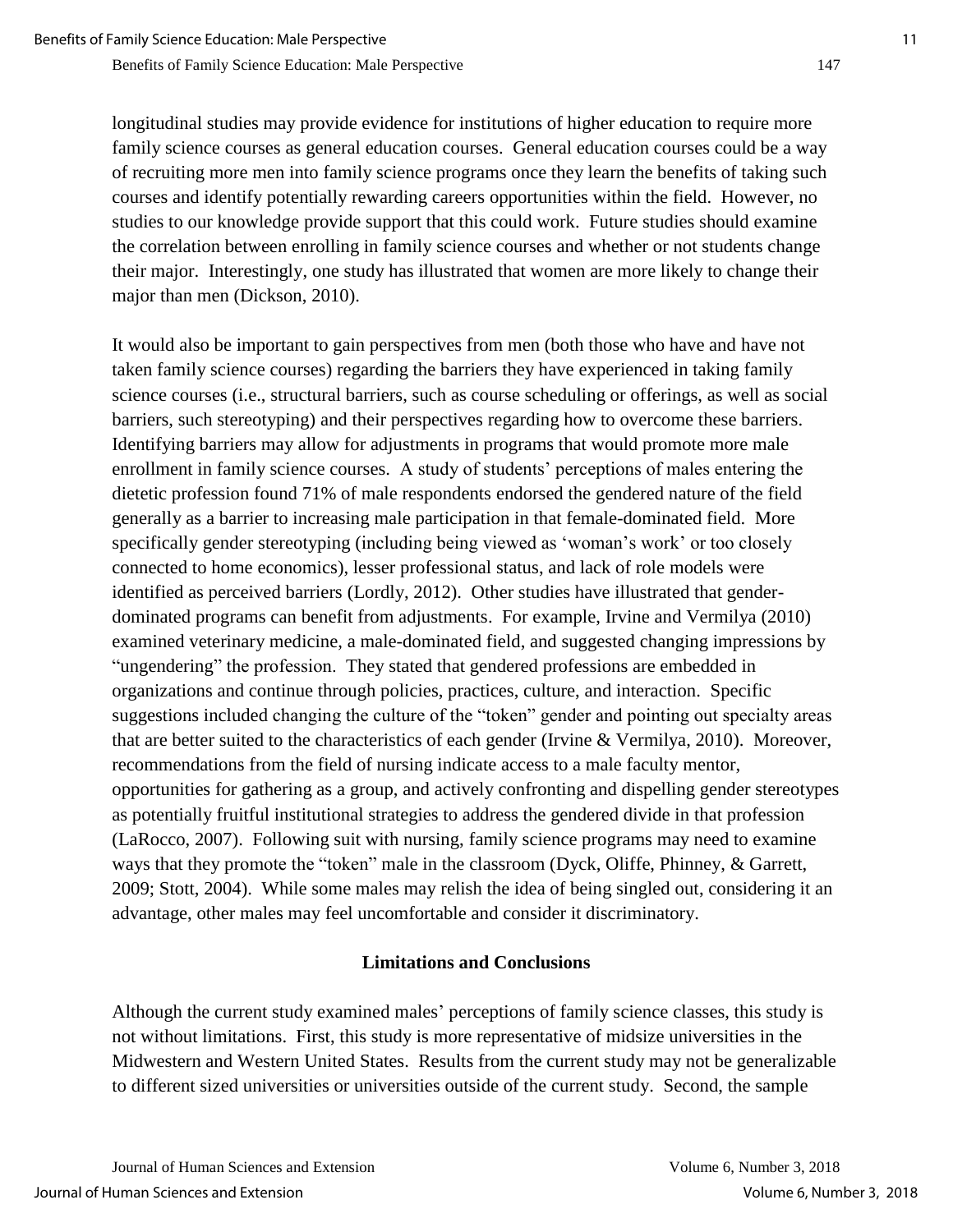size is limited, and there is a lack of ethnic diversity. Larger, more diverse samples would provide a better illustration of study findings. Next, these participants were already enrolled in family science courses. Information concerning their motivations for enrolling in a family science courses, besides whether it was required, was missing. This information would help contextualize the results of this study. Additionally, the sample is comprised of primarily nonfamily science majors. Male undergraduate students majoring in family science may provide a different perspective compared to males not majoring in family science. Future studies should build on the findings of the present study and examine the viewpoints of male students who have not enrolled in a family science course to compare with male students who have enrolled or are currently enrolled in family science courses.

Although there were some limitations to the current study, this study is the first of its kind to examine the benefits of taking family science classes from a male perspective. This study provides qualitative support to promote gender diversity in family science classrooms, which is crucial for the interpersonal and educational growth of both men and women. Faculty and administration must recognize the significance of these benefits not only for the individual student but for society as a whole. Increasing the number of males who are introduced to the concepts of family life, including committed relationships and parenting, will strengthen their own family and society as a whole.

#### **References**

- American Association of Family and Consumer Sciences (AAFCS). (2017). *What is FCS?* Retrieved from https://www.aafcs.org/about/about-us/what-is-fcs
- Creswell, J. W. (2007). *Qualitative inquiry and research design: Choosing among five approaches* (2nd ed.). Thousand Oaks, CA: Sage.
- Creswell, J. W., & Plano Clark, V. L. (2011). *Designing and conducting mixed methods research*  $(2<sup>nd</sup>$  ed.). Thousand Oaks, CA: Sage.
- Darling, C. A., & Cassidy, D. (2014). *Family life education: Working with families across the lifespan* (3rd ed.). Long Grove, IL: Waveland Press.
- Deardorff, D. K. (2009). *The Sage handbook of intercultural competence.* Thousand Oaks, CA: Sage.
- Dickson, L. (2010). Race and gender differences in college major choice. *The Annals of the American Academy of Political and Social Science, 627*(1), 108–124. doi:10.1177/000 2716209348747
- Duncan, S. F., & Goddard, H. W. (2011). *Family life education: Principles and practices for effective outreach* (2<sup>nd</sup> ed.). Thousand Oaks, CA: Sage.
- Dyck, J. M., Oliffe, J., Phinney, A., & Garrett, B. (2009). Nursing instructors' and male nursing students' perceptions of undergraduate, classroom nursing education. *Nurse Education Today, 29*(6), 649–653. doi:10.1016/j.nedt.2009.02.003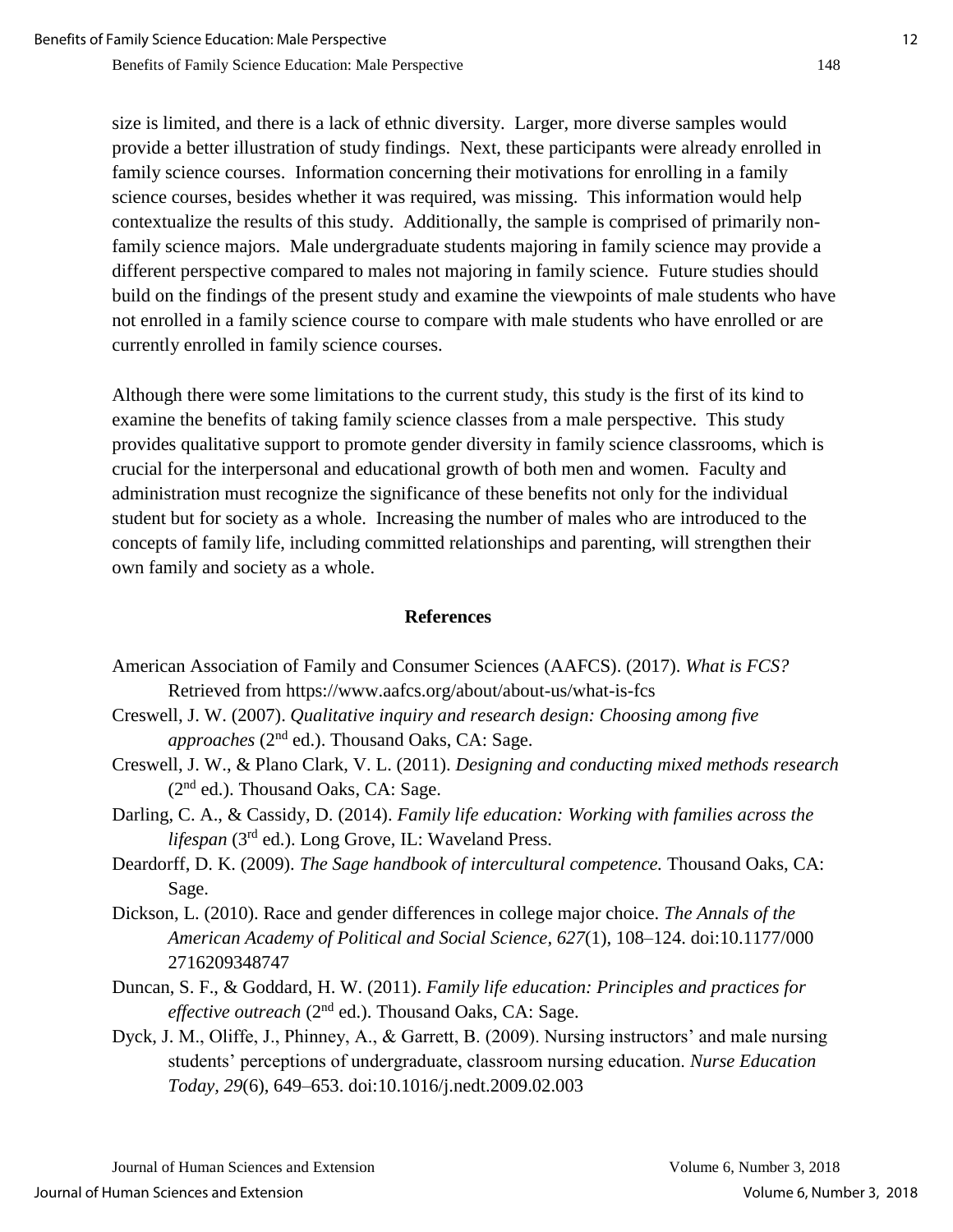- Eagly, A. H., Wood, W., & Diekman, A. (2000). Social role theory of sex differences and similarities: A current appraisal. In T. Eckes & H. M. Trautner (Eds.), *The developmental social psychology of gender* (pp. 123–174). Mahwah, NJ: Erlbaum.
- Finley, G. E., & Schwartz, S. J. (2006). Parsons and Bales revisited: Young adult children's characterization of the fathering role. *Psychology of Men & Masculinity*, *7*(1), 42–55. doi:10.1037/1524-9220.7.1.42

Havighurst, R. J. (1948). *Developmental tasks and education*. Chicago, IL: University of Chicago Press.

- Hurtado, S. (2001). Linking diversity and educational purpose: How diversity affects the classroom environment and student development. In G. Orfield (Ed.), *Diversity challenged: Evidence of the impact of affirmative action* (pp. 187–203). Cambridge, MA: Harvard Education Publishing Group.
- Irvine, L., & Vermilya, J. R. (2010). Gender work in a feminized profession: The case of veterinary medicine. *Gender & Society, 24*(1), 56–82. doi:10.1177/0891243209355978
- Laird, T. F. N., Garver, A. K., & Niskode-Dossett, A. S. (2011). Gender gaps in collegiate teaching style: Variations by course characteristics. *Research in Higher Education, 52*(3), 261–277. doi:10.1007/s11162-010-9193-0
- Landivar, L. C. (2013). Disparities in STEM employment by sex, race, and Hispanic origin: American community survey reports. *American Community Survey Reports, ACS-24*, Washington, DC: U.S. Census Bureau.
- LaRocco, S. A. (2007). Recruitment and retention of men in nursing. In C. E. O'Lynn & R. E. Tranbarger (Eds.), *Men in nursing: History, challenges, and opportunities* (pp. 241–254). New York, NY: Springer.
- Leskes, A., & Wright, B. D. (2005). *The art & science of assessing general education outcomes: A practical guide*. Washington, DC: Association of American Colleges and Universities.
- Lordly, D. (2012). Students' perceptions of males entering the dietetic profession. *Canadian Journal of Dietetic Practice and Research, 73*(3), 111–116. doi:10.3148/73.3.2012.111
- Loreman, T., Deppeler, J., & Harvey, D. (2005). *Inclusive education: A practical guide to supporting diversity in the classroom*. Sydney, Australia: Allen & Unwin.
- Maruyama, G., & Moreno, J. F. (2000). University faculty views about the value of diversity on campus and in the classroom. In G. Maruyama & J. F. Moreno (Eds.), *Does diversity make a difference? Three research studies on diversity in college classrooms* (pp. 9–35). Washington, DC: American Council on Education and American Association of University Professors.
- Marsiglio, W., Amato, P., Day, R., & Lamb, M. E. (2000). Scholarship on fatherhood and beyond. *Journal of Marriage and Family, 62*(4), 1173–1191. doi:10.1111/j.1741- 3737.2000.01173.x